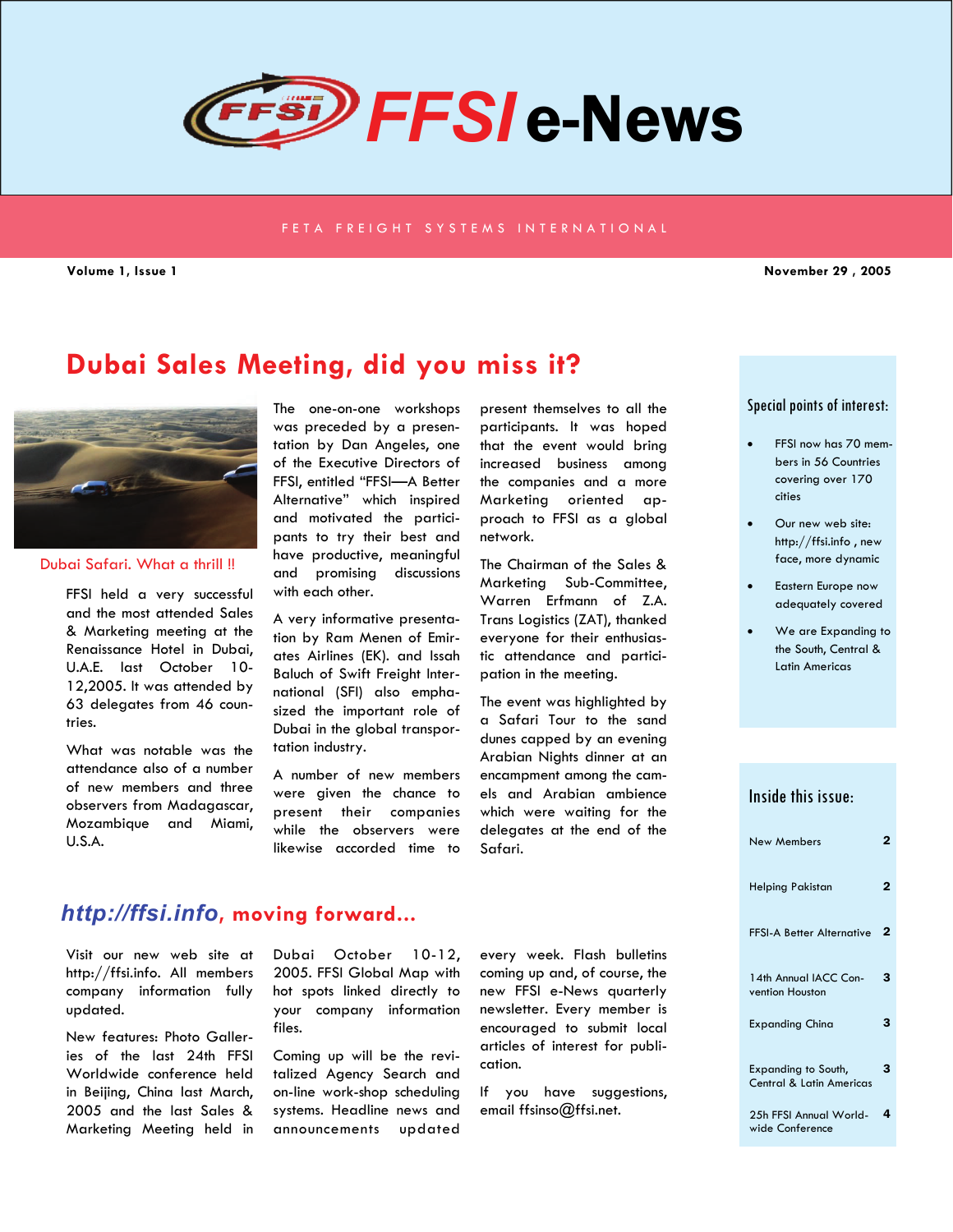# **New FFSI Members : France & Miami, U.S.A.**

**M&M FRANCE S.A.** - was officially accepted as FFSI second member in France last October 27, 2005. Our frist member who has been our member since 1998 is Rogers IDS France. With the addition of M&M France, FFSI strengthens its position especially in the ocean shipping sector. With the combined support of Rogers IDS and M&M in France, the network shall have greater opportunities to further develop the

France market. The main con-ket. Fernando Gonzalez, tact person at M&M France is President of P.O. Box Int'l, Gerard Bertolini

**P.O. BOX INT'L Miami**  was approved as FFSI member in Miami, U.S.A. recently last November 10, 2005. Although we already have FFSI representation in Miami through the branch office of Air-Sea Forwarders Inc., the addition of You may contact Fernando P.O. Box Int'l will greatly en-for service and sales requests hance FFSI's strength most spe-in Miami through his email: cially in the Latin America mar-fernando@pobiusa.com.

gerard.bertolini@mumnet.com. Marketing Meeting held in at attended the recent Sales & Dubai last October 10- 12,2005 which was attended by 60 delegates. He had the opportunity to meet our members from 46 countries and conduct one-on-one workshops with many of them.



FERNANDO GONZALEZ President, P.O. Box Int'l Miami, USA

### **Helping Pakistan victims—It all started in Dubai**



The Northern Pakistan Earthquake of October 8, 2005 is a major earthquake similar in magnitude to the 1906 San Francisco earthquake. As of November 8, the official death toll was 87,350. An estimated 3.3 million were

left homeless many of whom will die as winter comes and when disease spreads. As Saturday is a normal school day, most students were at schools when the earthquake struck. Many were buried under collapsed school buildings. Entire towns and villages were completely wiped out. A second massive wave of death will happen if we do not help the survivors who are in need of medical attention, food, clean water and shelter.

On the first day of the FFSI Sales & Marketing meeting held in Dubai (October 10), Warren Erfmann called for a 1 minute prayer of silence. The following day, FFSI Chairman Francis Ng announced that FFSI will donate US\$5,000.00 to a Pakistani Relief Fund. As of November 2, US\$16,750.00 was contributed by 16 other FFSI Members which makes the total FFSI relief contribution to the victims US\$21,750.00

"WHATEVER LITTLE WE CAN SHARE TO SAVE A LIFE, TO HEAL THE SICK, TO COMFORT THE AFFLICTED… WHAT GOD EXPECTS FROM ALL OF US"

## **FFSI—A Better Alternative**

Being part of FFSI has given all of us the advantages of being global and none of most of the disadvantages of belonging to a centralized and rigid global company. This has never been fully realized until the presentation of the thoughts shared by Dan Angeles, FFSI Executive Director, immediately before the workshops during the last Sales and Marketing Meeting held in Dubai last October 10-12, 2006.

"FFSI is FULLY MATURED with 23 years of experience behind it. It has evolved from a small association into a service-filled and closely-knit global network.

Today, FFSI is also FLEXIBLE with the introduction of the 2- Members per locality Program which has proven to be successful for the benefit of the Network members.

At FFSI, we serve no single master, we SERVE each other with respect, discipline and efficiency. We maintain our INDEPENDENCE as a local

Freight Forwarder but with Global coverage."

He emphasized that the selling point of FFSI is the individual dedication and top quality service of each every individual member taken together into an effective network machinery. We should all be proud to be part of FFSI because there is no other association like it today.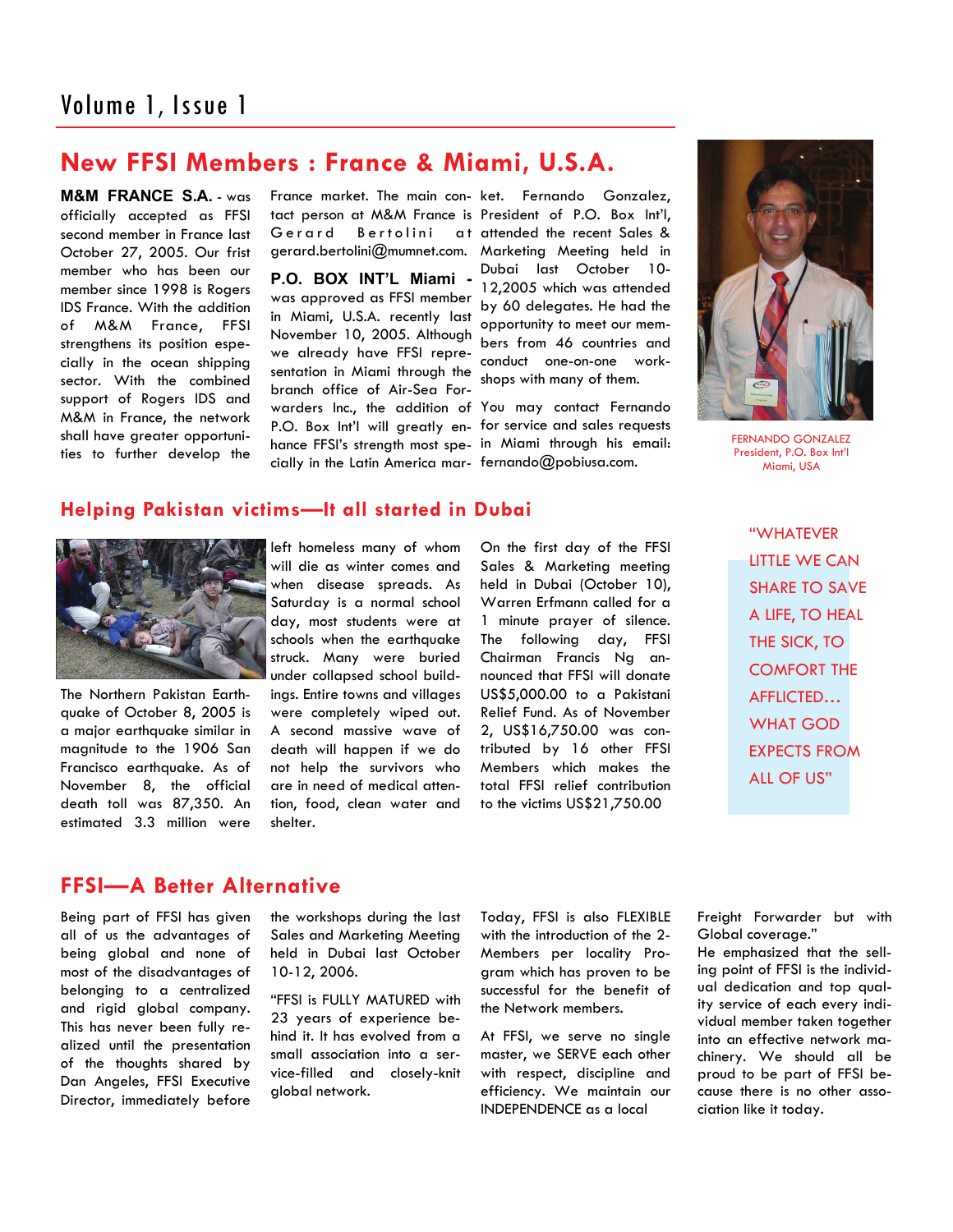# **14th Annual IACC Convention, George R. Brown Convention Center, Houston**

The 14th IACC Convention held at Houston Texas from 17to19 May, 2005 was attended by two FFSI Executive Directors (Robert Lapointe & Warren Erfmann) and one USA Member (John Dauernheim) with the objective of promoting FFSI Membership to qualified and interested parties. The event resulted to the interest shown by eight freight forwarders to consider being part of FFSI.

These are McLean Cargo-USA, Issam Kabbaim Agency-Lebanon, Coppersmith Inc.-

USA, Cenouxs Express-Nigeria, Natco-USA, Africa 2000 Inc-USA, Pacific Freight Links-Singapore and Shenzhen Euroland Int'l Forwarding-China.

After evaluating the various companies interested to join FFSI, the Membership Committee decided that only four may be worth pursuing. The company that has shown great interest and is now preparing the application kit is Issam Kabbaim Agency in Lebanon. The other prospects are rather slow in responding to follow ups after sending them at least 3 emails.

We wish to thank our 2 Executive Directors and our Member for spending their time attending this conference on behalf of FFSI al-

though the BOD, including the Executive Directors themselves, are not too happy with the outcome. This is the reason why FFSI decided not to open up a



booth at the FIATA Conference held in Moscow last September, 2005. GEORGE R. BROWN CONVENTION CENTER, HOUSTON

We are exploring other means to locate good prospective members in non-FFSI localities

### **Expanding China - More prospective members coming up**

CHINA has been the center of attention for various sectors of business development for the past several years and the freight forwarding sector is one of them.

FFSI, in its attempt to tap into the growing huge potential of China held its 2005 worldwide conference in Beijing last March, 2005. The event has attracted a good number of Chinese forwarders which bolstered our number of connections in China.

Today we have five FFSI members in China: Daysun Express (Beijing), Reach-All Global Logistics with offices in Shanghai, Shenzhen, Tianjin and Beijing, West True Dragon Transportation (Guangzhou) Ltd., Qingdao JC Feili International Logistics Co., Ltd and Shanghai Asian Development Int'l Trans Pu Dong Co., Ltd.

We are still looking for more prospects to complement such a huge market and we recently received application from Careship International Transportation Ltd. With branch offices in Guangzhou, Shanghai, Tianjin and Chongging. Their principal office is in Shenzhen.

"CHINA IS SUCH A HUGE MARKET POTENTIAL THAT WE CAN NOT STOP LOOKING FOR MORE COVERAGE TO TAP INTO ITS LIMITLESS RESOURCES"

# **Expanding towards South, Central & The Latin Americas**

FFSI has been working so hard locating partners in these areas. At one time we had members in Mexico and Chile but they were not compatible with FFSI's vision and so has either left or was terminated.

We are fortunate to have our only existing member in Brazil but, certainly, we need to search for wider coverage.

Recently, we had opened up an opportunity to look at these areas again with great excitement. Our newly approved member, P.O. Box International based in Miami-Florida, has proved to be of great help in this effort.

Fernando Gonzalez, President of P.O. Box Int'l, has spent a lot of time introducing his friends from Colombia, Costa Rica, Uruguay, Peru, and Brazil and he keeps working on other countries like Dominican Republic, Ecuador, Chile, Argentina and Bolivia.

It seems that Fernando's influence on his working partners are succeeding as at least 3 of them have responded favorably. We need more members like Fernando who really goes out of his way to be of service to FFSI.

We enjoin all FFSI members to give full support to P.O. Box Int'l by being more aggressive in searching and sending business his way. He deserves it for the hard work he is already doing for our network despite his being the newest member of our family.

Years of hard work can be saved with his help! Thank you Fernando.